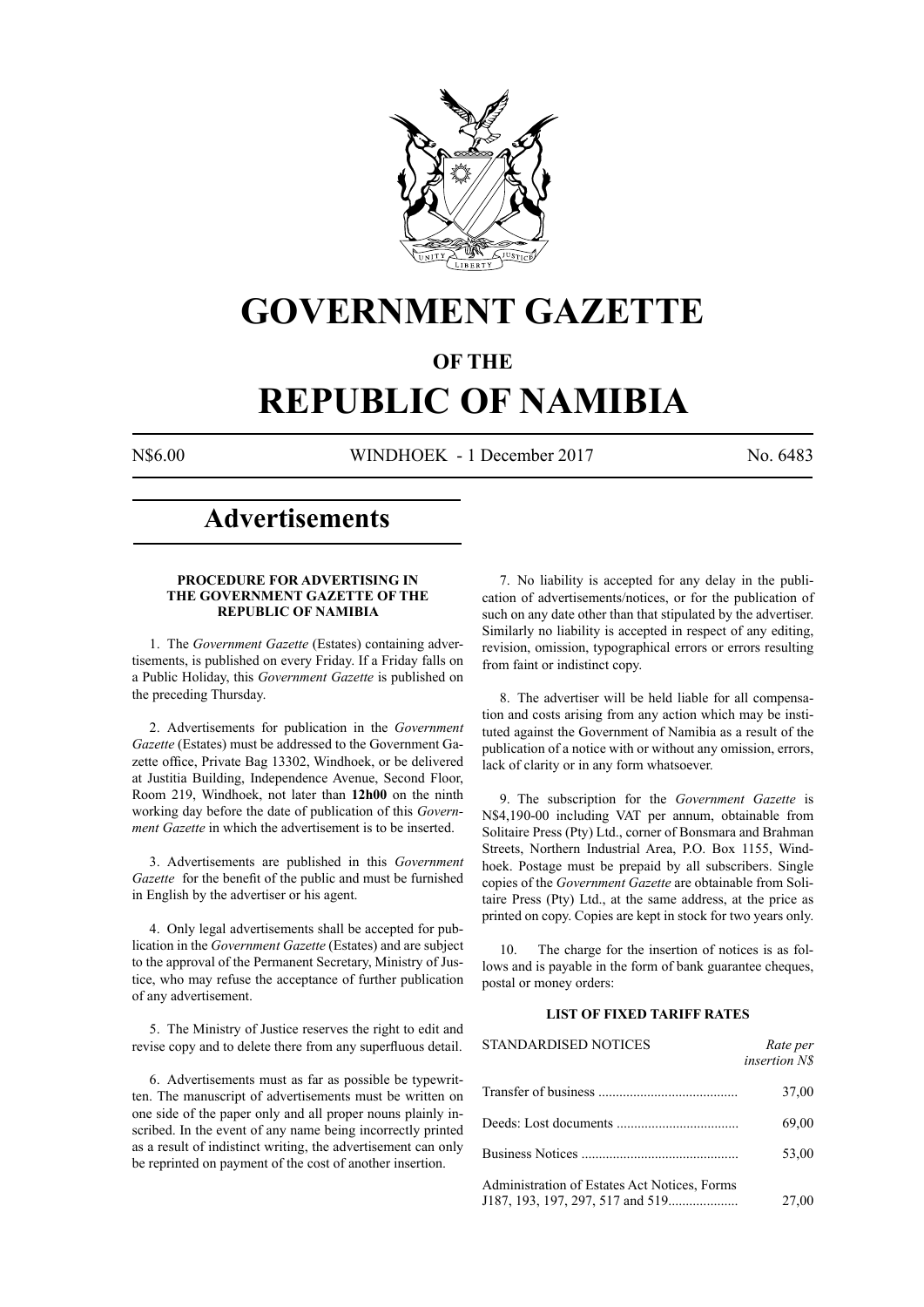| Insolvency Act and Companies Act Notices:                                                                                                                                                               | 48,00  |
|---------------------------------------------------------------------------------------------------------------------------------------------------------------------------------------------------------|--------|
| N.B. Forms 2 and 6 additional statements according<br>to word count table, added to the basic tariff.                                                                                                   | 333,00 |
| Naturalisation notices (including a reprint for the                                                                                                                                                     | 27,00  |
| Unclaimed moneys - only in the <i>Government</i><br>Gazette, closing date 15 January (per entry of                                                                                                      | 13,00  |
|                                                                                                                                                                                                         | 53,00  |
|                                                                                                                                                                                                         | 27,00  |
| <b>NON-STANDARDISED NOTICES</b>                                                                                                                                                                         |        |
| Company notices:                                                                                                                                                                                        |        |
| Short notices: Meetings, resolutions, offers of<br>compromise, conversions of companies, voluntary<br>windings-up, etc.: closing of members' registers<br>for transfer and/or declarations of dividends | 120,00 |
| Declaration of dividends with profit statements,                                                                                                                                                        | 267,00 |
| Long notices: Transfers, changes in respect of<br>shares or capital, redemptions, resolutions,                                                                                                          | 373,00 |
|                                                                                                                                                                                                         | 120,50 |

#### **FORM J 187**

#### **LIQUIDATION AND DISTRIBUTION ACCOUNTS IN DECEASED ESTATES LYING FOR INSPECTION**

In terms of section 35(5) of Act 66 of 1965, notice is hereby given that copies of the liquidation and distribution accounts (first and final, unless otherwise stated) in the estates specified below will be open for the inspection of all persons interested therein for a period of 21 days (or shorter or longer if specially stated) from the date specified or from the date of publication hereof, whichever may be the later, and at the offices of the Master and Magistrate as stated.

Should no objection thereto be lodged with the Master concerned during the specified period, the executor will proceed to make payments in accordance with the accounts.

970/2017 BASSINGTHWAIGHTE Dougal Francis, 41042300062, Farm Bassaroot 105, Hardap Region. Windhoek. Advance Wealth Management (Pty) Ltd, P.O. Box 86568, Eros, Windhoek.

1636/2016 TOMAS Johannes, 48070800488, P.O. Box 17086, Ondobe, Republic of Namibia. Peneyambeko Nghinako Nashivela, 70020510306. Eenhana. Windhoek. Dr. Weder, Kauta & Hoveka Incorporated, Shop 27, Oshana Mall, Ongwediva, Private Bag 3725, Ongwediva, Republic of Namibia.

613/2016 SHAPAKA Abraham, 65013000521, Onalunilie. Windhoek. FNB Trust Services Namibia (Pty) Ltd, P.O. Box 448, Windhoek, Namibia.

| Liquidators' and other appointees' notices                    | 80,00                     |
|---------------------------------------------------------------|---------------------------|
| Gambling house licences/Liquor licences                       | 120,00                    |
| SALES IN EXECUTION AND OTHER PUBLIC SALES:                    |                           |
|                                                               | 207,00                    |
| Public auctions, sales, tenders and welfare<br>organisations: | 69,00<br>171,00<br>253,00 |
| <b>ORDERS OF THE COURT</b>                                    |                           |

| Provisional and final liquidations or                  |        |
|--------------------------------------------------------|--------|
|                                                        | 157,00 |
| Reduction of change in capital mergers, offers         |        |
|                                                        | 373,00 |
| Judicial managements, <i>curator bonis</i> and similar |        |
|                                                        | 373,00 |
|                                                        | 48,00  |
| Supersession and discharge of petitions (J.158)        | 40,00  |

11. The charge for the insertion of advertisements other than the notices mentioned in paragraph 10 is at the rate of N\$13,00 per cm double column. (Fractions of a cm must be calculated as a cm).

12. No advertisements shall be inserted unless the charge is prepaid. Cheques, drafts, postal or money orders must be made payable to the Ministry of Justice, Private Bag 13302, Windhoek.

1067/2014 SHITILIFA Maria, 2126, Wanaheda, Katutura. Maxton Kapule Shitilifa, 72041100435. Windhoek. FNB Trust Services Namibia (Pty) Ltd, P.O. Box 448, Windhoek, Namibia.

2153/2015 JANSEN VAN VUUREN Pieter Zacharias, 26013100101, Okahandja. Okahandja. Windhoek. F.M. Oehl Trust cc, P.O. Box 90290, Windhoek, Namibia.

1948/2015 MUJORO Zedekia, 51121600107, Grootfontein. Ehrenfriede Mujoro, 65021500805. Shilunga Estates Consultants, No. 25 Sekretar Street, Hochland Rand, P.O. Box 8081, Bachbrecht, Windhoek.

1578/2016 KÜHN Johannes Willem, 34121110013, Huis Deon Louw Old Age Home, Gobabis. Gobabis. Windhoek. Van Heerden, Liebenberg & Co., P.O. Box 13, Mariental.

471/2014 DE BOD Jacobus Wynand, 3311100106, Erf 96, Otavi, Repubic of Namibia. Hendrina Susana Johanna de Bod, 27 February 1940. Otavi. Windhoek. Theunissen, Louw & Partners, No. 1 Schutzen Street, Schutzen Haus, Windhoek.

 $\frac{1}{2}$ 

#### **FORM J 193**

#### **NOTICE TO CREDITORS IN DECEASED ESTATES**

All persons having claims against the estates mentioned below are hereby called upon to lodge their claims with the executors concerned, within 30 days (or otherwise as indicated) calculated from the date of publication hereof. The information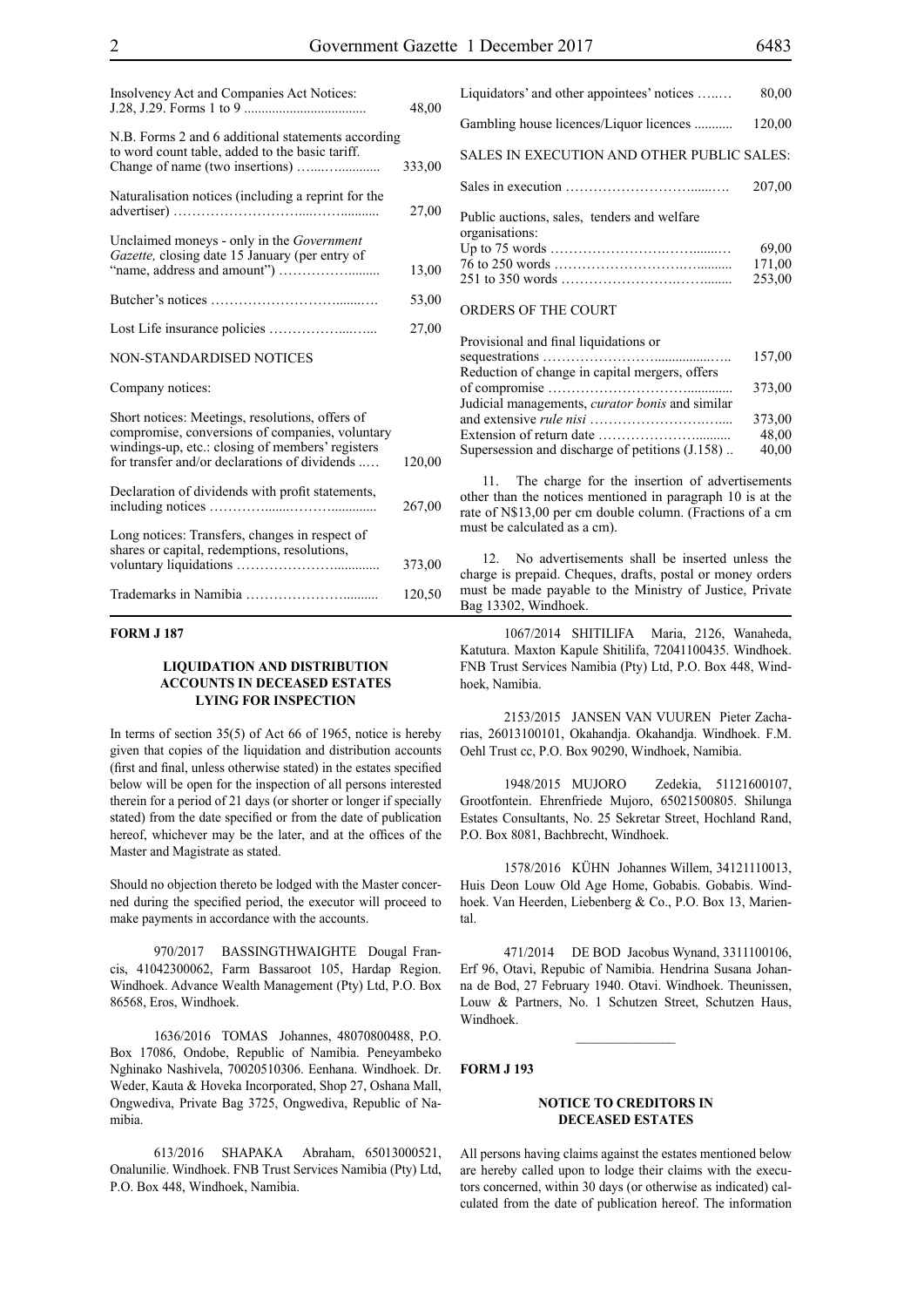1577/2017 UUGWANGA Lukas Aluyikuni, Windhoek, 2 July 1953, 53070200176, Oshana Region, 1 September 2017. Petrina Uugwanga, 53070200176. Sibeya & Partners Legal Practitioners, M2 Floor, Channel Life Building, P.O. Box 31881, Windhoek, Namibia.

1711/2017 HILL Marion Jane, Windhoek, 19 April 1956, 56041900427, No. 22 North Street, Kronlein, Keetmanshoop, Namibia, 18 September 2017. Charles Siegried Hill, 3 March 1959, 59030300817. Old Mutual Trust, P.O. Box 165, Windhoek.

1728/2015 ANDALALA Edegina, Windhoek, 2 April 1978, 78040210372, Erf 4912, Penguin Street, Namport, Kuisebmund, Swakopmund, 19 July 2014. Afflux Investments cc, P.O. Box 1130, Windhoek.

1604/2017 GERESEB Samuel, Windhoek, 16 August 1967, 67081600891, Erf 615, Katutura, Windhoek, 9 August 2017. Petrina Gereseb, 66012700415. Afflux Investments cc, P.O. Box 1130, Windhoek.

1057/2017 LOMBARDT Jason Jimmy, Windhoek, 1 June 1978, 78060100114, Erf 782, Hans Uirab Street, Katutura, Windhoek, 27 June 2017. Charlotte Gawanas, 83090710471. Afflux Investments cc, P.O. Box 1130, Windhoek.

197/2000 VAN WYK Stefanus, Windhoek, 14 December 1944, 4412140500119, Erf 310, Tjikati Street, Katutura, Windhoek, 29 January 2000. Magreta van Wyk, 50060400307. Afflux Investments cc, P.O. Box 1130, Windhoek.

1792/2017 IZAAKS Elizabeth Magrieta, Windhoek, 25 August 1961, 61082500216, Windhoek, 19 September 2017. Thomas George Izaaks, 26 July 1963, 63072600317. FNB Trust Services Namibia (Pty) Ltd, P.O. Box 448, Windhoek, Namibia.

1799/2017 LE ROUX Sara Marthina, Windhoek, 17 February 1950, 50021700389, No. 50 Aquinas Street, Academia, Windhoek,, 19 October 2017. Johannes Bernardus le Roux, 22 August 1948, 48082200111. FNB Trust Services Namibia (Pty) Ltd, P.O. Box 448, Windhoek, Namibia.

1709/2017 GETACHEW Asnake Kendimbe, Windhoek, 21 November 1944, 44112110022, Erf No. 2674, Anton Lubowski Street, Windhoek West, 28 September 2017. Dr. Weder, Kauta & Hoveka Inc., 3rd Floor, WKH House, Jan Jonker Road, Ausspannplatz, P.O. Box 864, Windhoek, Namibia.

1818/2017 SCHABIG Maria Elizabeth, Windhoek, 8 August 1929, 29080800392, Rehoboth, 22 July 2017. F.M. Oehl Trust cc, P.O. Box 90290, Windhoek, Namibia.

1814/2017 VON TEICHMAN UND LOGISCHEN Arved, Windhoek, 19 February 1929, 29021900149, Swakopmund, 3 October 2017. F.M. Oehl Trust cc, P.O. Box 90290, Windhoek, Namibia.

1843/2017 FOUCHE Petrus Abraham, Windhoek, 4 August 1939, 39080400335, Swakopmund, 3 November 2017. F.M. Oehl Trust cc, P.O. Box 90290, Windhoek, Namibia.

1780/2017 IZAAKS Jan Donald, 22 January 1939, 39012200164, Farm Mooirivier No. 951, Rehoboth District, 3 July 2016. Eva Jacoba Izaaks, 16 October 1944, 44101600279. F.M. Oehl Trust cc, P.O. Box 90290, Windhoek, Namibia.

1450/2017 HOLTZKAMPF Maria Johanna Petronella Elizabeth, Windhoek, 31 January 1944, 44013100118, 45 Beiderbecker Road, Otjiwarongo, 9 July 2017. A. Davids & Co., P.O. Box 11, Otjiwarongo.

1163/2017 STEENKAMP Johannes Christiaan, 15 October 1955, 55101510025, Erf 1755 (A portion of Erf 240), Otjiwarongo, 9 June 2017. Linea Ndapandula Uukongo, 26 May 1985, 85052610467. A. Davids & Co., P.O. Box 11, Otjiwarongo.

1662/2017 VAN DER WESTHUIZEN Schalk Jacobus, Windhoek, 9 January 1933, 33010900155, Erf 202, Bethanie, 24 May 2017. Lentin, Botma & Van den Heever, P.O. Box 38, Keetmanshoop, Namibia.

#### **FORM 2**

#### **MEETING OF CREDITORS IN SEQUESTRATED ESTATES OR COMPANIES BEING WOUND UP**

Pursuant to sections *forty-one* and *forty-two* of the Insolvency Act, 1936, notice is hereby given that a meeting of creditors will be held in the sequestrated estates or companies being wound up mentioned below, on the dates, at the times and places and for the purpose thereof.

Meetings in a town in which there is a Magistrate's office, will be held before the Master, elsewhere they will be held before the Magistrate.

The particulars given in the following order: The number of estate/company; the name and description of the estate/company; the date, hour and place of meeting and the purpose of the meeting.

W18/15 **Namibia Road Products and Services (Pty) Ltd** (In Liquidation). 13 December 2017, at 10h00 at the Safari Hotel before the Master of the High Court, Windhoek. Proof of claims and interrogation if necessary. Alwyn van Straten, 14 Perkin Street, P.O. Box 32098, Windhoek.

W18/15 **Namibia Road Products and Services (Pty) Ltd** (In Liquidation). 13 December 2017, at 10h00 at the Safari Hotel before the Master of the High Court, Windhoek. To give directions to the Liquidator and to consider the proposed Resolutions. Alwyn van Straten, 14 Perkin Street, P.O. Box 32098, Windhoek.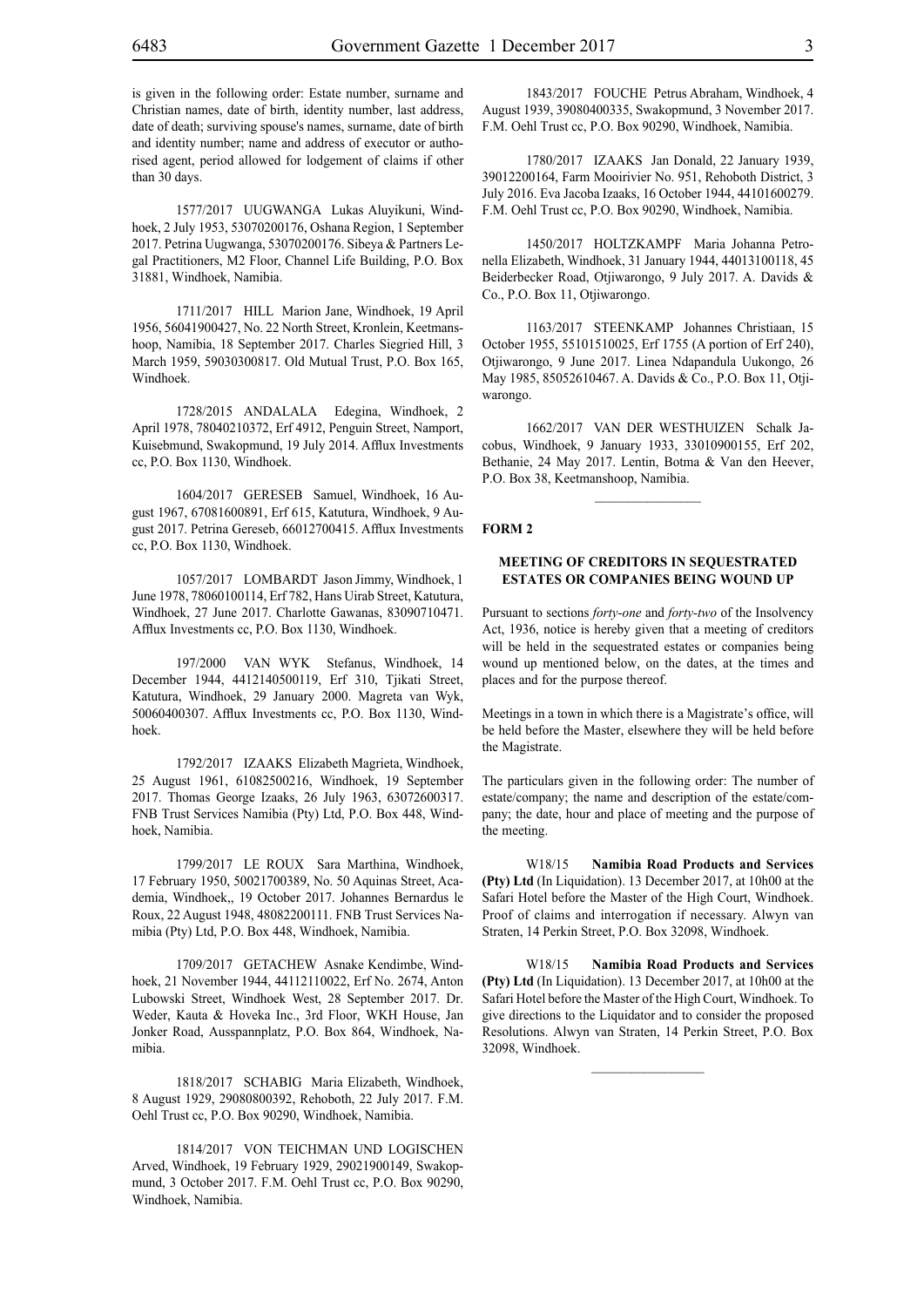#### **FORM 4**

#### **LIQUIDATION ACCOUNTS AND PLANS OF DISTRIBUTION OR CONTRIBUTION IN SEQUESTRATED ESTATES OR COMPANIES BEING WOUND UP**

Pursuant to section 77 of the Co-operatives Act 1996 (as amended) notice is hereby given that the liquidation accounts and plans of distribution or contribution in the estates or companies/cooperatives mentioned below, will lie for inspection of creditors at the offices of the Registrar of Co-operatives, Luther Street, Windhoek and Investment Trust Company (Pty) Ltd .The particulars given are the following order: Name and description of estate/cooperative, description of account, place of account lying for inspection.

W24/17 **Elandshoring Game (Pty) Ltd** (in liquidation). First and Final Liquidation and Distribution Account. Office of the Master of the High Court, Windhoek for a period of 14 days as from 1 December 2017. D.J. Bruni, Liquidator, Bruni & McLaren, P.O. Box 11267, Klein Windhoek.

W03/16 **Ivato Repairs and Maintenance** (in liquidation). Supplementary First and Final Liquidation and Distribution Account. D.J. Bruni, Liquidator, Bruni & McLaren, P.O. Box 11267, Klein Windhoek.

#### **FORM 5**

#### **PAYMENT OF DIVIDENDS AND COLLECTION OF CONTRIBUTIONS IN SEQUESTRATED ESTATES OR COMPANIES BEING WOUND UP**

The liquidation accounts and plans of distribution or contribution in the sequestrated estates or companies being wound up mentioned below having been confirmed on dates mentioned therein, notice is hereby given, pursuant to sub-section (1) of section one hundred and thirteen of the Insolvency Act, 1936, and section 409(2) of the Companies Act, 1973, that dividends are in the course of payment or contributions are in the course of collection in the said estates or companies as set forth below, and that every creditor liable to contribution is required to pay the trustee the amount for which he/she is liable at the address mentioned below.

The particulars are given in the following order: Number of estate or company; name and description of estate or company; date when account confirmed; whether a dividend is being paid or contribution collected or both; name and address of Trustee or Liquidator.

W04/16 **Profile Civil Construction (Pty) Ltd** (In Liquidation). 9 November 2017. Dividends paid to Concurrent Creditors. First and Final Liquidation and Distribution Account. I.R. McLaren, Liquidator, Bruni & McLaren, P.O. Box 11267, Klein Windhoek.

 $\frac{1}{2}$ 

#### **HC-MD-CIV-MOT-GEN-2017/00385**

#### **IN THE HIGH COURT OF NAMIBIA, MAIN DIVISION, HELD AT WINDHOEK ON FRIDAY, THE 10th DAY OF NOVEMBER 2017 BEFORE THE HONOURABLE JUSTICE USIKU**

In the matter between:

WAGO INVESTMENTS CC<br>
Applicant

#### **COURT ORDER**

Having heard **RAUHA SHIPINDO**, on behalf of the Applicant and having read the Application for HC-MD-CIV-MOT-GEN-2017/00385 and other documents filed of record:

#### **IT IS HEREBY ORDERED THAT:**

- 1 The Applicant corporation is hereby provisionally wound up;
- 2 A r*ule nisi* is granted calling upon any other interested party to show cause on Friday 26 January 2018 at 10:00 why:
	- 2.1 A final order of liquidation should not be granted; and
	- 2.2 The costs of this application should not be costs in the cause of Applicant's application;
- 3 This r*ule nisi* is to be published once in the Government Gazette and once in The Namibian Sun Newspaper;

BY ORDER OF THE COURT

#### REGISTRAR

TO: SILAS-KISHI SHAKUMU On behalf of Applicant Kishi Shakumu & Co. Inc. 2nd Floor Maerua Mall Office Tower Jan Jonker Road Windhoek Namibia

#### **THE ALIENS ACT, 1937 NOTICE OF INTENTION OF CHANGE OF SURNAME**

 $\frac{1}{2}$ 

I, **niilo inekela hifindobe**, residing at Erf 52 Havanna Helen Street and unemployed, intend applying to the Minister of Home Affairs for authority under section 9 of the Aliens Act, 1937, to assume the surname **frans** for the reasons that the surname I bore belongs to my godfather.

I previously bore the name **niilo inekela hifindobe.**

Any person who objects to my assumption of the said surname of **FRANS** should as soon as may be lodge his or her objection, in writing, with a statement of his or her reasons therefor, with the Magistrate of Windhoek.

I intend also applying for authority to change the surname of my minor children **monika tuulikefo talamondjila**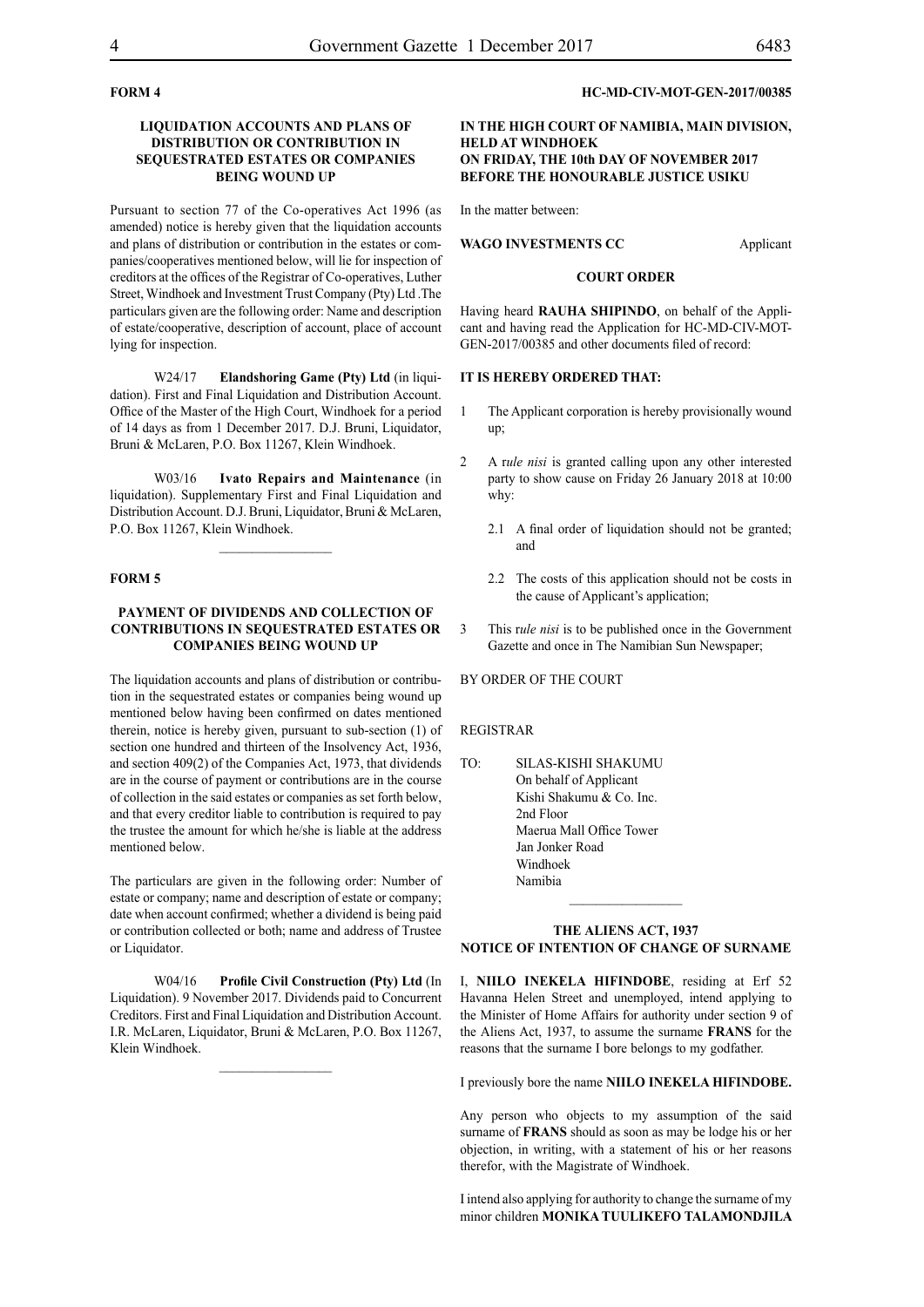**hifindobe** and **sakeusa taulombwele hifindobe** to **frans.**

**n. i. hifindobe havana, helen street NAMIBIA**

#### **THE ALIENS ACT, 1937 NOTICE OF INTENTION OF CHANGE OF SURNAME**

 $\frac{1}{2}$ 

I, **christoph ndumba ndara**, residing at Namport, Walvis Bay and unemployed, intend applying to the Minister of Home Affairs for authority under section 9 of the Aliens Act, 1937, to assume the surname **mukuve** for the reasons that to correspond to my school documents.

I previously bore the name **CHRISTOPH NDUMBA** NDARA.

Any person who objects to my assumption of the said surname of **mukuve** should as soon as may be lodge his or her objection, in writing, with a statement of his or her reasons therefor, with the Magistrate of Windhoek.

**c. n. ndara walvis bay NAMIBIA**

#### **THE ALIENS ACT, 1937 NOTICE OF INTENTION OF CHANGE OF SURNAME**

 $\frac{1}{2}$ 

I, **henock tulyameni shinuna**, residing at Erf 2070, Oupopo, Ondangwa and unemployed, intend applying to the Minister of Home Affairs for authority under section 9 of the Aliens Act, 1937, to assume the surname **NDAFENONGO** for the reasons that **SHINUNA** doesn't appear on my father's document and that's why I want to change to the surname my father is using.

I previously bore the name **henock tulyameni shinuna.**

Any person who objects to my assumption of the said surname of **NDAFENONGO** should as soon as may be lodge his or her objection, in writing, with a statement of his or her reasons therefor, with the Magistrate of Windhoek.

**h. t. shinuna po box 25385 windhoek NAMIBIA**

#### **THE ALIENS ACT, 1937 NOTICE OF INTENTION OF CHANGE OF SURNAME**

 $\frac{1}{2}$ 

I, **melvin moGOtsi**, residing at Erf 4497, Edsel Street, Khomasdal, Windhoek and unemployed, intend applying to the Minister of Home Affairs for authority under section 9 of the Aliens Act, 1937, to assume the surname **mokwena** for the reasons that I am assuming my father's surname.

I previously bore the name **melvin moGOtsi.**

I intent also applying for authority to change the surname of minor children **filomena zitinya moGOtsi, sergio zito reotshepile moGOtsi, remicho cowen tangeni moGOtsi** and **zoe felicity aaliyah mouotsi** to **mokwena**.

Any person who objects to my assumption of the said surname of **mokwena** should as soon as may be lodge his or her objection, in writing, with a statement of his or her reasons therefor, with the Magistrate of Windhoek.

**M. m. moGOtsi po box 26952 windhoek NAMIBIA**

#### **THE ALIENS ACT, 1937 NOTICE OF INTENTION OF CHANGE OF SURNAME**

 $\frac{1}{2}$ 

I, **naemi ndahambelela mbwangela,** residing at Omahenge Village and a pensioner, intend applying to the Minister of Home Affairs for authority under section 9 of the Aliens Act, 1937, to assume the surname **fillephus**.

I previously bore the name **klaudia mbwangela.**

Any person who objects to my assumption of the said surname of **fillephus** should as soon as may be lodge his or her objection, in writing, with a statement of his or her reasons therefor, with the Magistrate of Windhoek.

**k. mbwangela omahenge village NAMIBIA**

#### **THE ALIENS ACT, 1937 NOTICE OF INTENTION OF CHANGE OF SURNAME**

 $\frac{1}{2}$ 

I, **selma ndeyapo shiyanga**, residing at Erf 6275, Huab Street, Mile 4, Extension 22, Swakopmund and employed as a lecturer, intend applying to the Minister of Home Affairs for authority under section 9 of the Aliens Act, 1937, to assume the surname **SHIYANGA IIYAMBO** for the reasons that I do not want to forgo my maiden name entirely, but obtain a double barrel surname that is to combine my maiden name with my husband's surname.

I previously bore the name **selmandeyapo shiyanga.**

Any person who objects to my assumption of the said surname of **shiyanga iiyambo** should as soon as may be lodge his or her objection, in writing, with a statement of his or her reasons therefor, with the Magistrate of Windhoek.

**s. n. shiyanga swakopmund NAMIBIA**

#### **THE ALIENS ACT, 1937 NOTICE OF INTENTION OF CHANGE OF SURNAME**

 $\frac{1}{2}$ 

I, **kambwali fillemon ndeshipanda**, residing at Erf 1269, Sandfontein Street, Kuisebmund, Walvis Bay and unemployed, intend applying to the Minister of Home Affairs